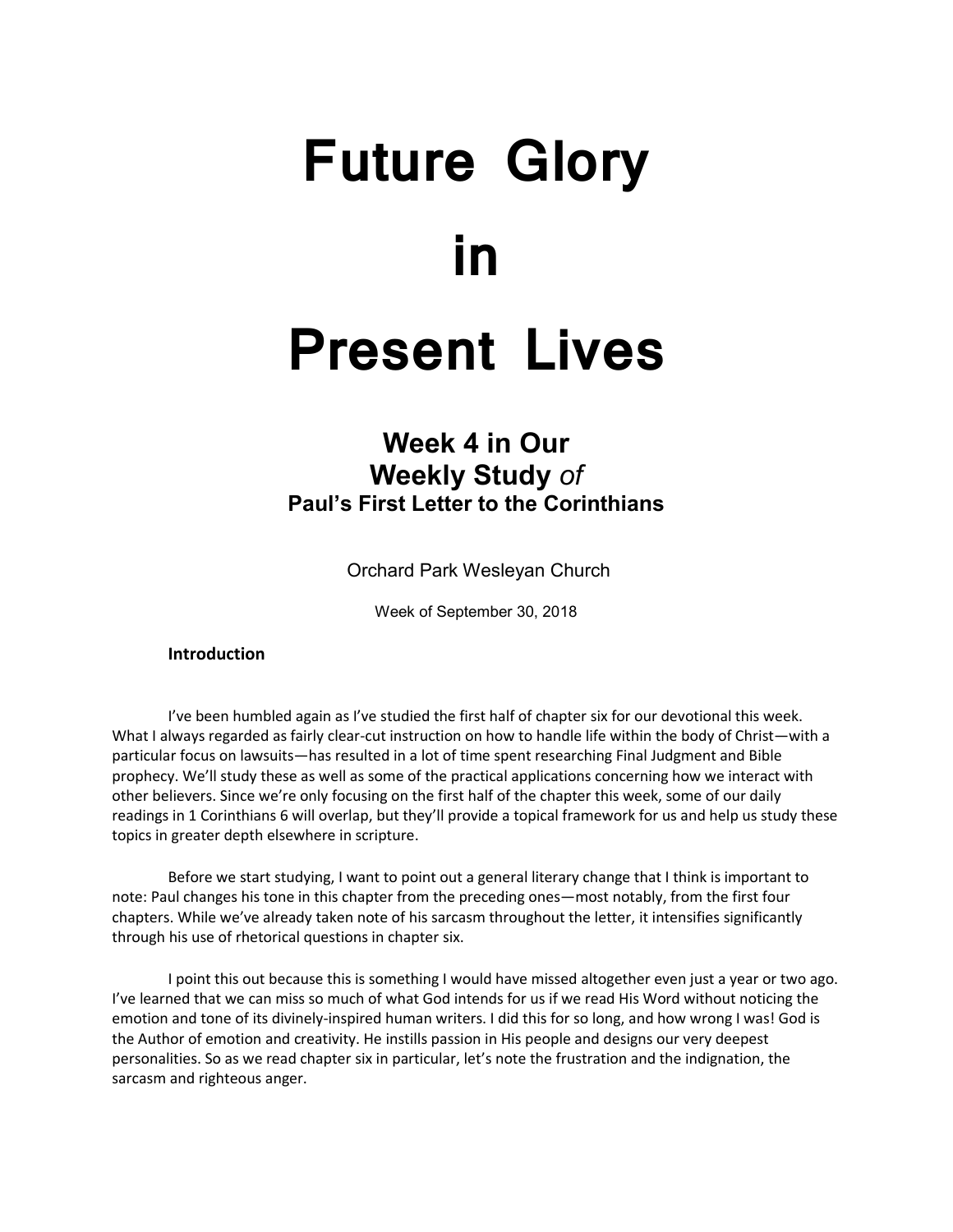Paul aims directly at the Corinthian church's arrogance. He is sharp and caustic with the intention to shame a people who claim higher wisdom, yet exhibit none. Through his use of sarcasm and rhetorical questions, Paul turns the very thing the Corinthian church holds so dear—their "wisdom"—against them and exposes their worldly folly. Keep this in mind as you read this week. I think we'll see so much more when we read not just the words but the emotion behind them.

*Lord, we can't begin to express how thankful we are for Your Word. It is God-breathed, and it gives life to our souls. Make it come alive to us this week; teach us, correct us, train us, and equip us through it, Lord. We praise You and love You. We ask in the Name of Your Living Word, Jesus Christ, Amen.*

# **Day 1: The Heavenly Court**

*"Don't you realize that we will judge angels? So you should surely be able to resolve ordinary disputes in this life."*

1 Corinthians 6:3

Today will be one of a couple days this week that we'll be looking ahead to what God's Word says will come about on the Last Day. Of course, we won't get into every detail; there is so much to study that we simply can't. So we'll be researching just some of what God's Word says will happen on that Day.

*Eschatology* is the theological term for what we're studying today; it is defined as the "part of theology concerned with the final events of history, or the ultimate destiny of humanity." "The Oxford English Dictionary defines eschatology as 'the part of theology concerned with death, judgment, and the final destiny of the soul and of humankind'". 1

As I mentioned in the introduction, I never realized how much eschatology is woven into this short chapter. It's so easy to read the first half of 1 Corinthians 6 and concentrate on the practical admonishments found therein. They are indeed important, and we'll spend several days this week studying how we ought to live with each other, especially concerning conflict. But we can really only receive the full impact of what Paul says in correction to this church when we consider the eschatological reason for the admonishment.

The Corinthian church, as we have seen them up to and including this point, were living as people of the world and not as God's chosen people set aside to shine as lights to the world. This was a huge problem for Paul because the church was living in opposition to what they really were. Their status as God's redeemed and the resulting future privileges and responsibilities of that status should have been so internalized that they would at least attempt to live out the present with the future in mind.

#### **Please read 1 Corinthians 6:1-3.**

In these opening few verses, Paul launches full-scale into reprimanding the Corinthian church. He hits his recipients with two sharply-worded rhetorical questions, which would indicate that these believers *should* have had some knowledge of their future responsibilities, privileges, and inheritance in Christ. In his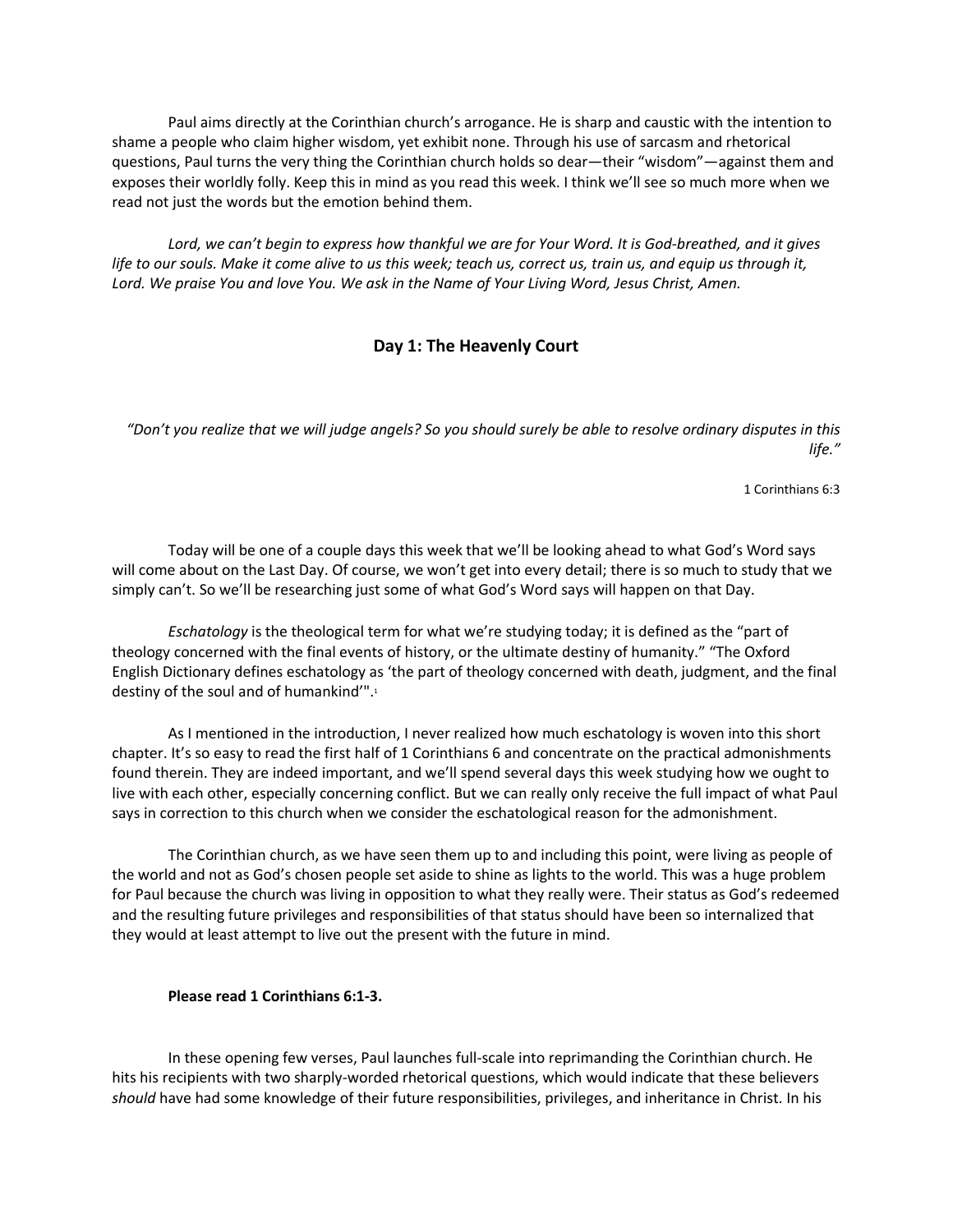commentary on 1 Corinthians, Gordon Fee notes that we can rightly identify this as a partial source of Paul's frustration with the church: they were desperately lacking in knowledge concerning their identity, eschatological role, and future inheritance as Christ's people. I've known many in my life—and in fact, I *was* one—who want nothing to do with anything concerning future events and Bible prophecy. It can be confusing and scary for a number of reasons, but to us in the family of God, it is intended to encourage, enlighten, and prepare. Let's not imitate the Corinthian church in ignorance but rather seek a clearer understanding—or at least remind ourselves—of our role and inheritance as God's people. We'll only be concerned with one particular event today.

#### **Please read:**

Daniel 7:9-10, 21-22, 27

Matthew 13:36-43

Matthew 25:31-34

John 5:19-30

Revelation 20:11-15

• What event do these verses describe?

• Complete the questions below from 1 Corinthians 6:2-3.

"Don't you realize that someday we believers will judge \_\_\_\_\_\_\_\_\_\_\_\_\_\_\_\_?"

"Don't you realize that we will judge \_\_\_\_\_\_\_\_\_\_\_?"

#### **The Day: Final Judgment**

From our readings today, we're going to organize a few of the fundamentals for ourselves. We're really setting the scene for Day 5 when we'll talk about our justification in Christ. So for now, let's concentrate on what this Day really is, how it's set up, and who we see present. We won't address the "when," both for time's and argument's sake.

From the verses above (and many more), we know that there will come a day when God renders every person who ever lived accountable for what he or she did during life on earth. Even the dead will come forward out of the grave to face judgment. Here, we see the beginning scene and hear some of it described by Christ Himself. I am awed at the description of the Ancient One taking His seat on His throne and opening the books. I cannot imagine a more official, more reverent, more terrifying courtroom than is described here.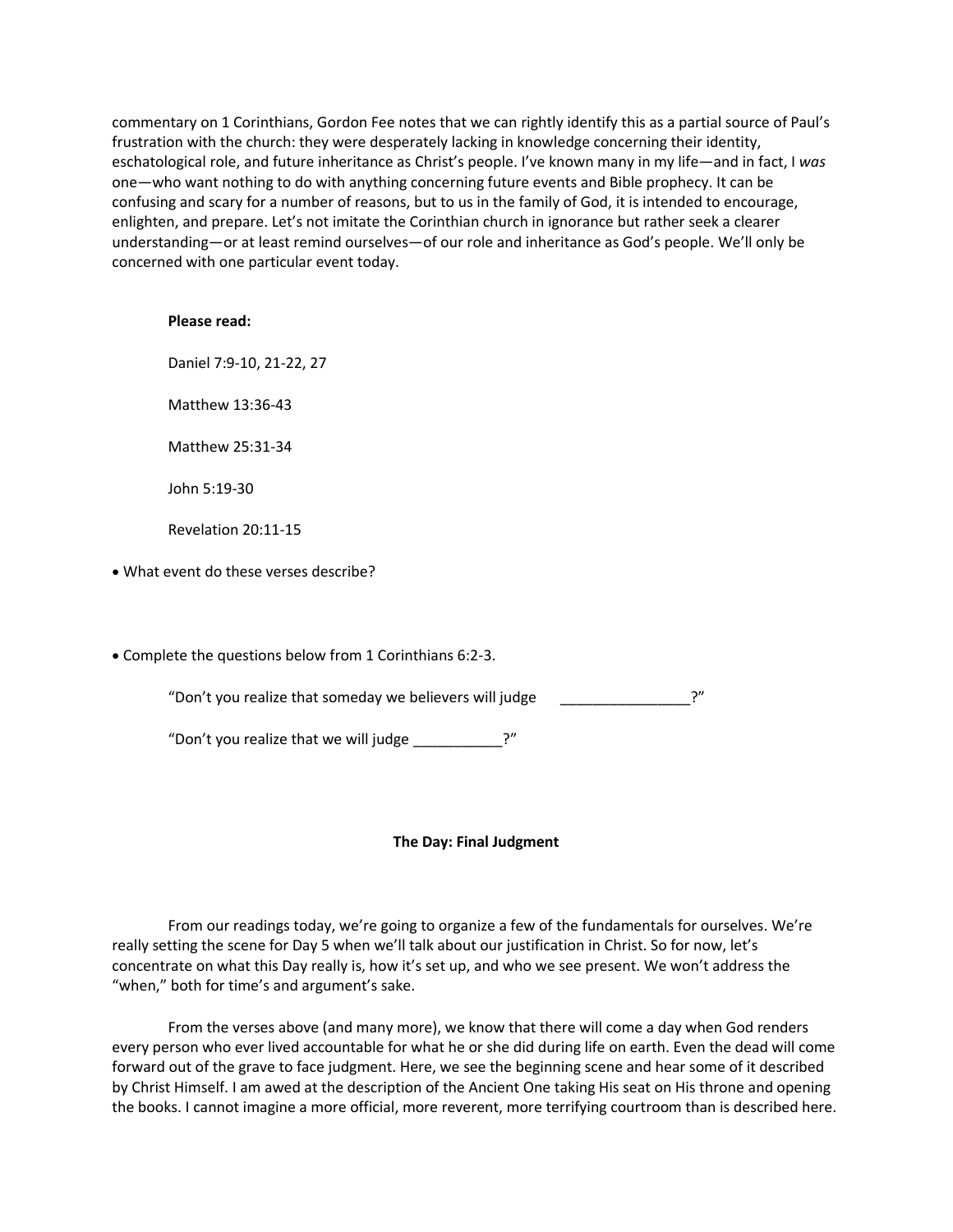God is the One who initiates the Day and presides over it. But we are told in multiple passages of scripture, including John 5, that Christ is the One who is given authority to judge. Indeed, we see Him come forward to take His place in Daniel 7:13-14 and in Matthew 25:31. The Father gives Christ all "authority, honor, and sovereignty" (Dan. 7:), as well as "absolute authority to judge" (John 5:22). This is when, as Paul mentioned in 1 Corinthians 4:5, Christ will judge the secret and hidden motives of the heart. He holds the books—the ones that are a comprehensive record of every person's deeds and the one that holds the names of His own people. Those who are found in the Lamb's Book of Life, Christ will move to His right; they will be given authority and honor and will reign with Him in His kingdom forever (Dan. 22, 27). Those whose names are not written in the Book of Life do not belong to Jesus; they will be judged according to their deeds, gathered by Christ's angels and given to the second death, which is an eternity spent in the lake of fire.

This is a hard teaching, not just because the details are difficult to sort out, but because this isn't a lesson that ends on a note of victory for everyone. Some still choose not to follow Christ, and they are entitled to that choice. But my heart breaks for each one that chooses an eternity without Jesus. Pastor Dan has encouraged each of us to pray for specific people we love and who God has laid on our hearts; let's renew our commitment and cover them in prayer.

#### **The Church**

For those of us who belong to Christ, what we see on Judgment Day is just a glimpse of a future that is greater than our imaginations can comprehend! Our names are written in His Book of Life, so we are saved out of death and into eternal life with Jesus. However, we know from several passages in God's Word that we, too, will be held accountable at Judgment.

In 1 Corinthians 3, we learned that the Day will reveal the worth of our work for Christ. Our works will be put to the test by fire; if our deeds burn away in the flames, though saved and His for eternity, we lose out on reward. If, however, we invest ourselves and those talents that God has entrusted to us in building up Christ's kingdom, our work will remain through the fire, and we will receive our commendation from Him as His good and faithful servants.

But there will be more for us than just being present and having our hearts and work judged by Christ. Paul tells us in 1 Corinthians 6 that we will judge the world and angels. I'm going to stop us here for now, saving further study on this topic for Day 5. But let this truth roll around in your mind this week: that at God's Final Judgment, those belonging to Christ are saved out of death and given a position of honor and authority. The Corinthian church either forgot or didn't know this, and that deficit caused them to act in defeat, letting the world decide their fate, rather than acting like those reserved for honor, glory, and victory.

**Consider**: Where do you stand as it pertains to final events? Do you ignore or dislike hearing about them? Do yearn for the Day? Or do you fall somewhere in between? 2 Timothy 4:8 says that the crown of righteousness is reserved for everyone who longs for Christ's appearing—His return.

**Pray**: If you have any opposition in you toward God's Word as it deals with prophecy final events, ask Him to give you a love for all of what He has in His Word. Ask Him to open your eyes, heart, and mind to what He says will come.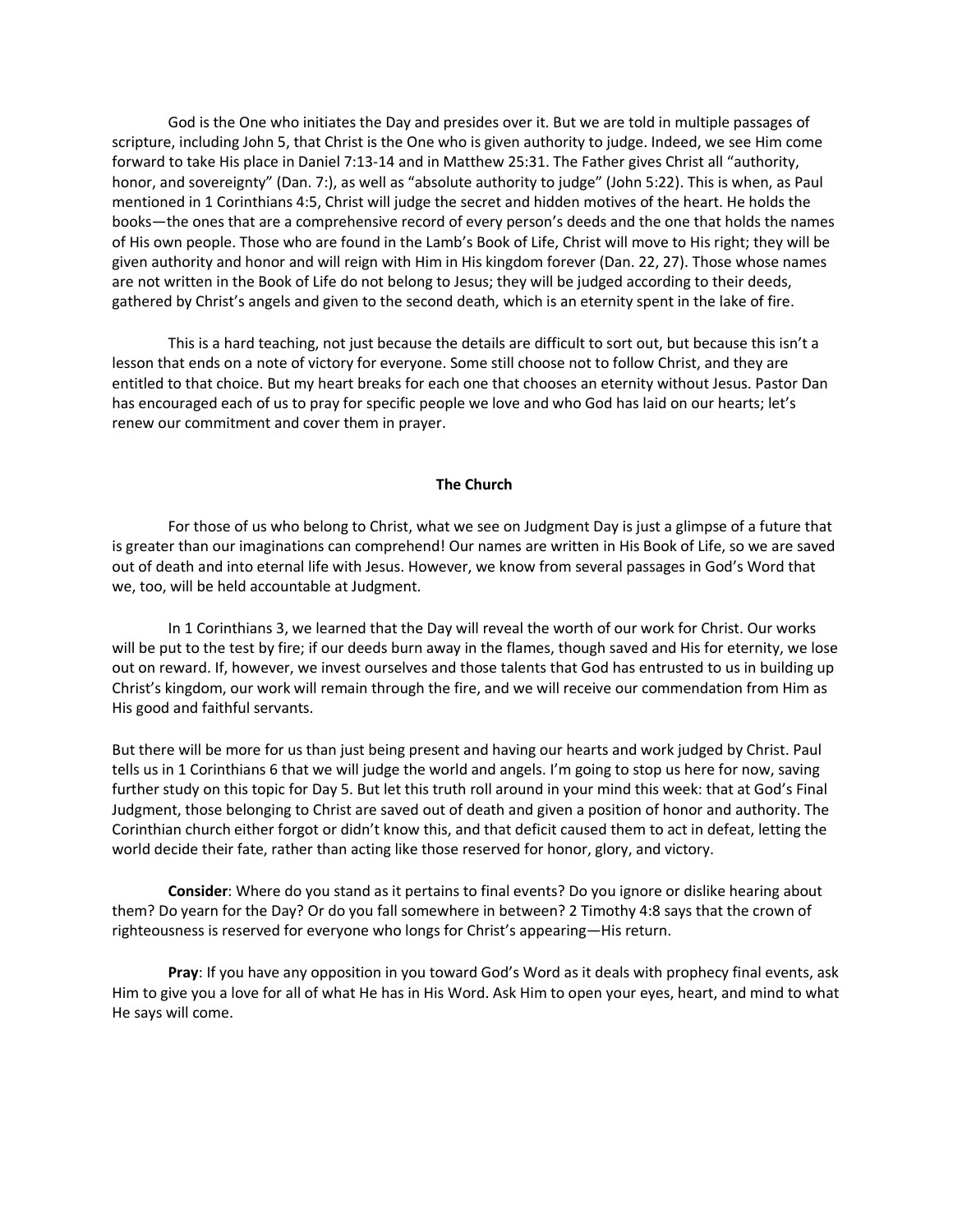# **Day 2: Qualified and Responsible**

*"I am saying this to shame you. Isn't there anyone in all the church who is wise enough to decide these issues?"* 1 Corinthians 6:5 NLT

Our key verse today is Paul's knock-out punch aimed directly at the pride of the Corinthian church. Remember, the Corinthians took such pride in their "wisdom" and thought it was their right to judge their leaders' abilities and effectiveness. As Gordon Fee points out in his commentary, they had it all backward! The Corinthians shrunk from their responsibility to judge sin within the church and hold each other accountable (ch. 5); they ignored arguments between believers that resulted in lawsuits brought to trial in front of the unbelieving public; yet they thought it was their right to pass judgment on the effectiveness or talent of one church leader over another. How preposterous and backward!

So Paul hits them where it hurts in verses 5-6.

#### **Please read 1 Corinthians 6:1-6.**

As those who will participate with Christ in administering judgment in the heavenly courts, we, as His people, are not just qualified but responsible to judiciously handle affairs within the community of God. Pastor Dan talked about this last week as he taught about our responsibility to hold each other accountable within God's community. Left unchecked, our personal weaknesses or preferences can easily derail us from God's standards, tarnishing the reputation of Christ's body—and therefore Christ—to the outside world.

Settling disputes within the church is not so different. In the case of the Corinthian church, Paul received word that there was an argument between two people. The argument was likely over wealth or property, indicated by the original Greek word, *apostereō*, used for "defraud" in verse 7*.* It *"*would be particularly appropriate for unethical business practices among wealthy people." $\frac{1}{2}$  So this argument continued, and the two involved parties took it to the local government to have it settled.

Why was this a problem? Paul himself speaks in favor of government in Romans 13. We're told that we, as believers, are to be submitted to our governing authorities. Paul's issue in 1 Corinthians 6 is not with government; *it is with the church*. It's the same issue that we've seen time and again within the Corinthian church, and it's called worldliness.

The Corinthian believers were not behaving according to their calling in Christ; they were behaving as the world around them did, cheating and defrauding each other and arguing about petty things like which leader was better. Instead of the church authorities rising up to handle the case, they forfeited their authority in the matter and let the two offending parties in the congregation put their worldliness, pettiness, and quarrelsomeness on display for the unbelieving world around them by taking the matter to public court.

If we believe God and His Word, then we know from yesterday's devotional that we will inherit His kingdom with Christ and be somehow involved in the judgment of the world. How, then, ought we to act at present?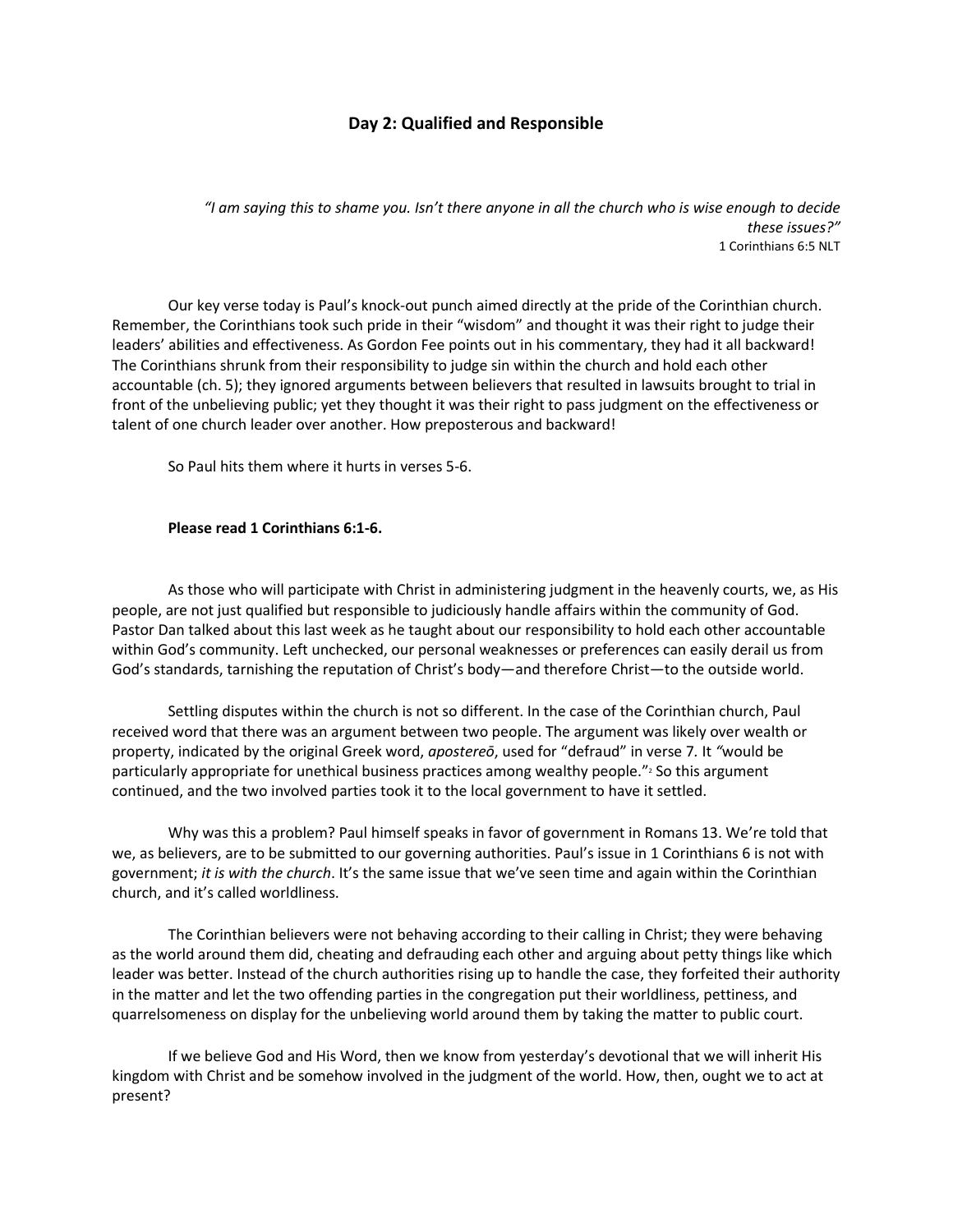#### **Please read Galatians 2:20, 4:1-7.**

• Fill in the blanks:

"My old self has been \_\_\_\_\_\_\_\_\_\_\_ with Christ. It is no longer \_\_\_ who live, but \_\_\_\_\_\_\_\_ lives in me. So I live in this earthly body \_\_\_\_ \_\_\_\_\_\_\_\_\_\_\_ in the Son of God, who loved me and gave him self for me." (Galatians 2:20 NLT)

- To what were we enslaved?
- What did Christ do for us (v. 5)?

• What are we to God now (v. 5 and v. 7)?

The Corinthian church hadn't given up its love affair with the world. They hung on to their rights, possessions, and old identity with clenched fists. They certainly weren't acting like they had crucified their old selves with Christ, and they weren't behaving like heirs to the Kingdom of Heaven.

God is very clear in His Word about who He says we are and how He wants us to behave. (Being that the Corinthians had been discipled by Paul, I would guess they had been taught these truths well, too.) However, the Corinthian church had either missed the point, neglected the truth, or flat-out refused to obey the rules. The result was that they let themselves fall into the world's ways of arguing and resolving arguments. They acted fleshly, unrighteous, and downright embarrassing to their Father.

But so it is with us as God's people. We have rights and responsibilities as the children of God, and though they're not fully realized here on earth, they should still influence our earthly behavior. The Corinthians forfeited that, at least for a time.

**Consider:** We are royalty; we just haven't been crowned yet. We are judges of the world; we just haven't been called into the courtroom yet.

**Pray:** Ask God to help you handle earthly matters with heavenly wisdom, responsibility, and authority. Ask Him to help you rise up and act the part of who you really are in Christ.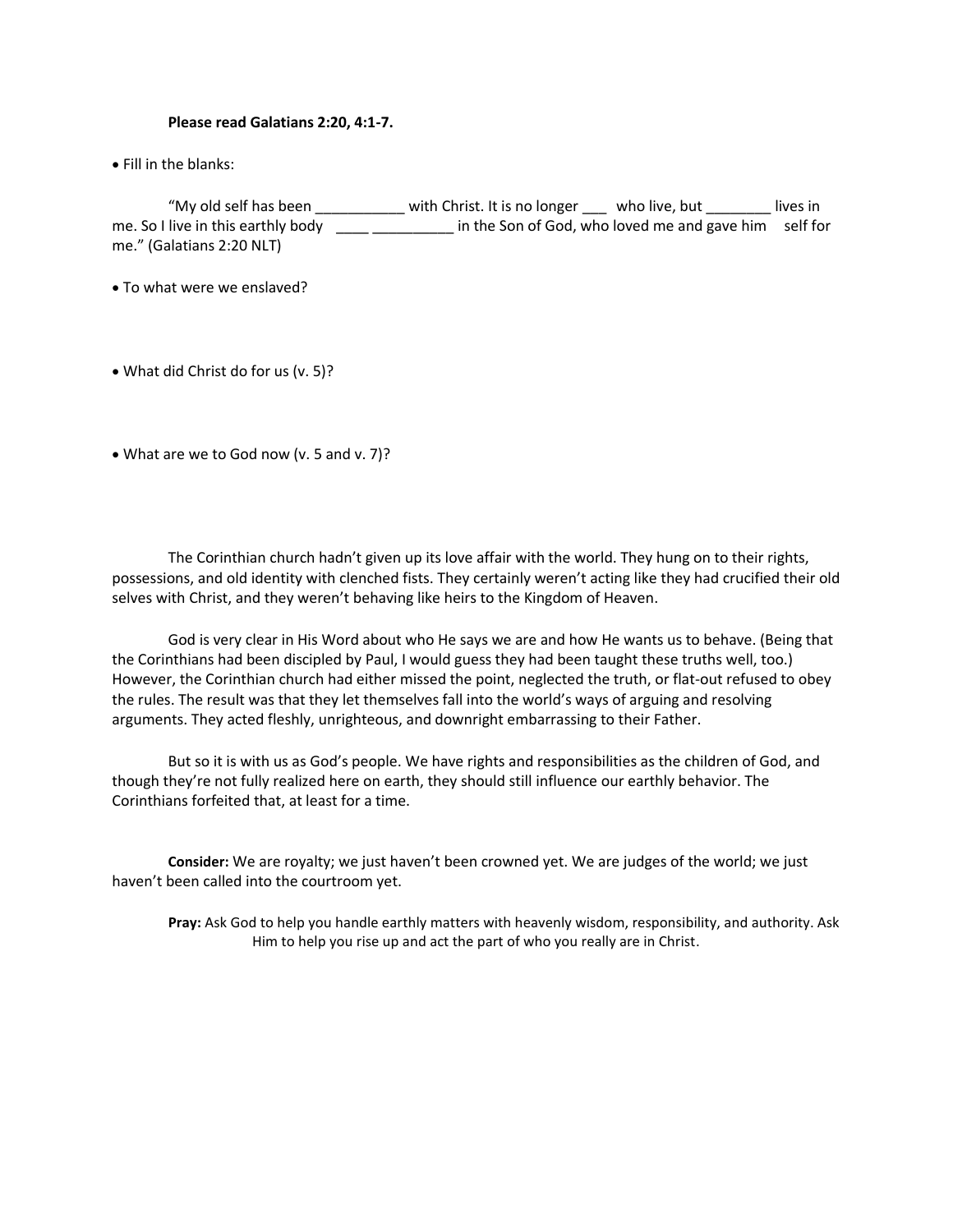# **Day 3: Conflict Between Believers**

*"Even to have such lawsuits with one another is a defeat for you. Why not just accept the injustice and leave it at that? Why not let yourselves be cheated?"* 1 Corinthians 6:7 NLT

Today's study picks up right where yesterday's left off. We talked at length about letting who God says we are and the role we know we'll play in future events influence our conduct now. Of course, this can apply to everything we do, but today, we're looking at it in light of how we handle conflict between believers.

**Please read 1 Corinthians 6:5-8.**

- What is Paul's point in addressing this issue in the manner that he does with the Corinthian church (v. 5)?
- How are they defeated before they even get to court (v. 7)?
- What would be the better choice (v. 7)?
- Please fill in the blanks for John 34-35.

| "So now I am giving you a new commandment: Love |        |     | . Just as I have loved |
|-------------------------------------------------|--------|-----|------------------------|
| you, you should love                            | . Your | tor | will prove to the      |
| that you are my                                 |        |     |                        |

disciples." (John 13:34-35 NLT)

#### **Finally, read 1 John 4:20-21.**

Conflict among believers at all is something to be avoided as much as possible because, as Paul said so well, it is a defeat for us. Why? Because love for each other within the family of God is the one thing that proves that we follow Christ and love the Father. It's that simple—and that difficult. It's easy to think that we should be able to carry out one command; just love each other! But if it were easy, it wouldn't be such a distinguishing factor from the rest of the world, would it?

As it is with all families, there are differences within the family of God. We all have different personalities, backgrounds, temperaments, preferences, desires, and even convictions. Loving each other can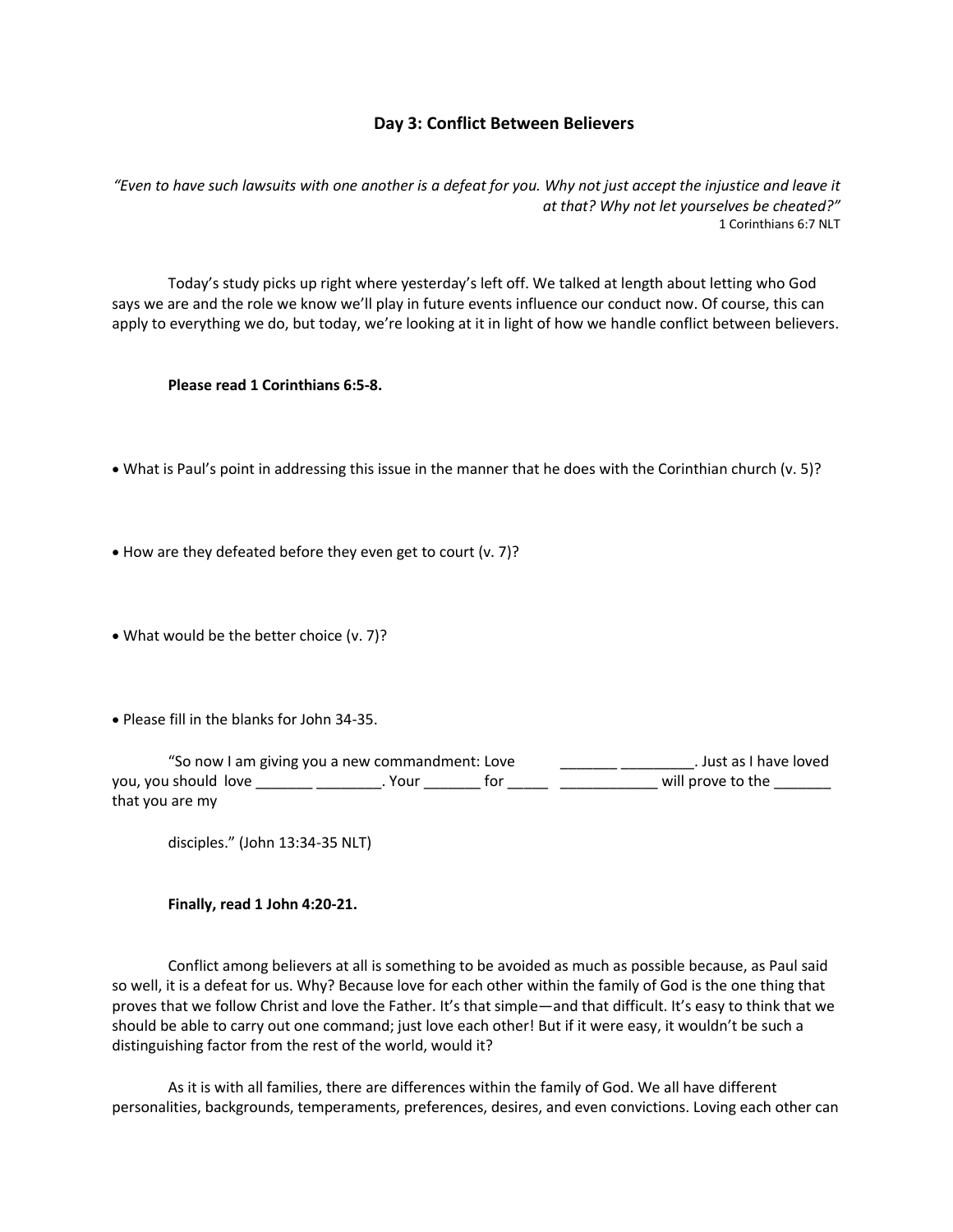be tricky sometimes. So how do we love each other and avoid conflict in an effort to live victoriously and show the world that we really do follow Christ?

One key lies within what we studied yesterday: that we are crucified to self. When we let "self" live freely, our motivations are driven by selfish desires. But when our old self is gone and Christ lives within us, we are filled with His Spirit, driven by His love and self-sacrifice.

#### **Another key to this is in Acts 2:42-47. Please read it.**

This earliest church group is the one that we should all want to emulate. They were growing exponentially, and they all got along! Let's see how:

#### **They devoted their time and energies to the right things. What were they?**

#### **They spent lots of time together.**

I wanted to reference just one verse that would speak to how much time this church spent together, but I couldn't; almost every verse

mentions some activity that these people did *together!*

- "All the believers devoted themselves…" (42).
- "A deep sense of awe came over them all…" (43)
- "And all the believers met together in one place…" (44).
- "They worshiped together at the Temple each day, met in homes for the Lord's Supper, and shared their meals…" (46).

#### **They made generosity and praise priorities.**

In complete contrast to the Corinthian church, this church took what they had and shared it with each other. The focus in this early Jerusalem church was far from self-centered but rather wrapped up in the kind of love that Jesus said would testify to the whole world that they were His disciples. They shared, sold their own possessions so that they could use that money to help provide for those in need within the congregation, praised God, and were thankful for what they had.

The result? They enjoyed "the goodwill of all the people." This church got along! There were no lawsuits being taken to public trial or petty squabbling over belongings. The church in Jerusalem showed Christ-like love to each other, sacrificed self for the Body, and enjoyed the fruit of that.

So now that we've established beyond any shadow of a doubt that we should live in peace with each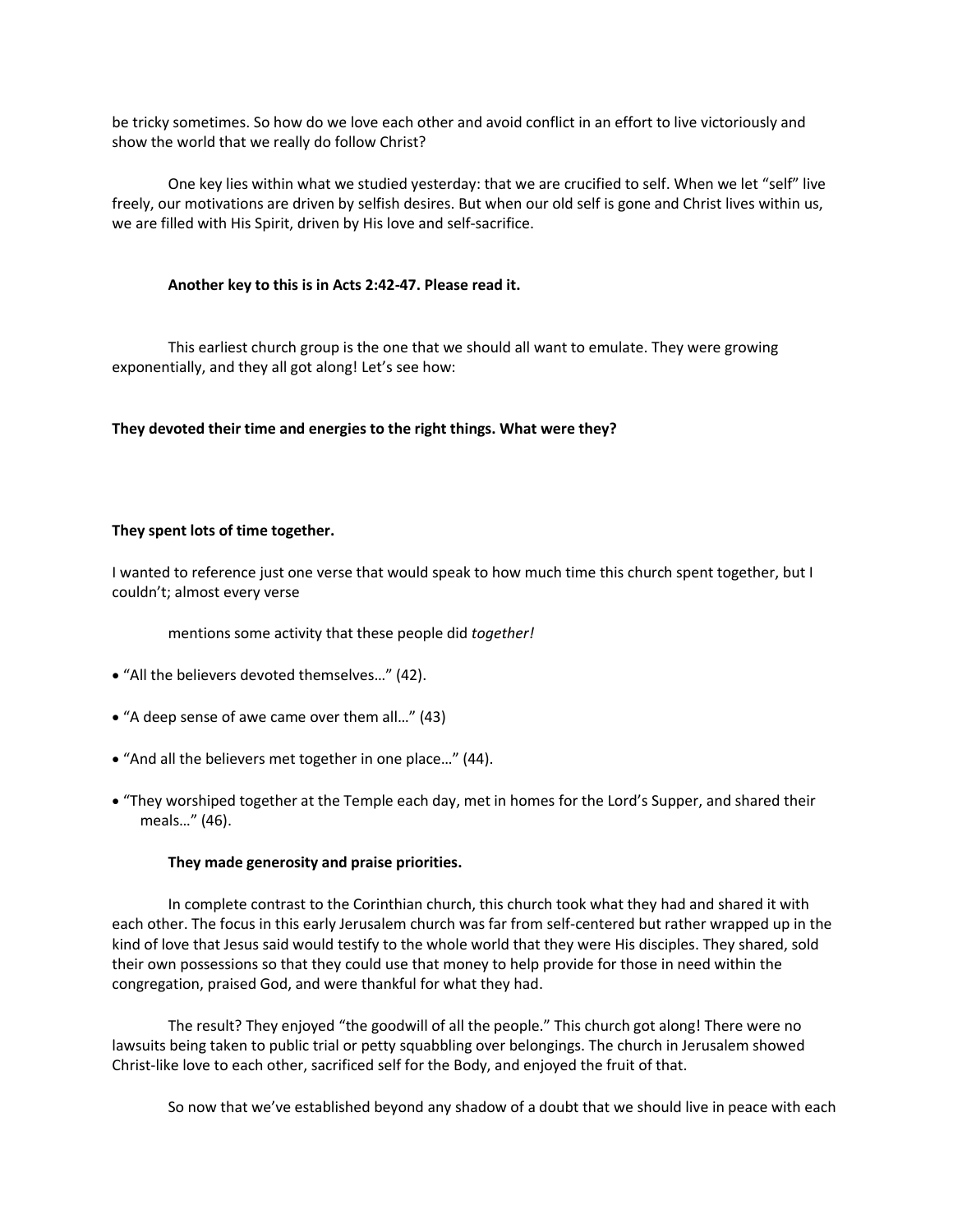other and how to love each other as brothers and sisters in Christ should, what happens when an argument does arise? We are all human, and we will have differences. I'm sure even people within that early Jerusalem church had arguments; the difference is in how we are to handle those arguments as followers of Jesus.

#### **Please read Matthew 18:15-17.**

This is specific instruction that Jesus gave concerning sin from one believer against another believer. I take comfort in Him knowing that this could happen and giving us help for when it does, don't you? The help He gives protects the interests of both parties involved. The person who has sinned is protected from shame and being made a spectacle by being given an opportunity to listen and make things right; the person who has been wronged is not left without recourse if the offending person refuses to listen and work toward a solution.

**Consider:** In what condition are your relationships with other believers? What can you do to nurture those and build unity?

**Pray:** Thank God for His church. Though we're all so different and sometimes don't get along, He says that we are here to build each other up in faith and encouragement. If you have someone in your life who is tough to get along with, take that situation to the Lord, and ask Him to show you how to better love that person.

# **Day 4: Behavior Matters**

*"Don't you realize that those who do wrong will not inherit the Kingdom of God? Don't fool yourselves. Those who indulge in sexual sin, or who worship idols, or commit adultery, or are male prostitutes, or practice homosexuality, or are thieves, or greedy people, or drunkards, or are abusive, or cheat people—none of these will inherit the Kingdom of God."* 1 Corinthians 6:9-10 NLT

Our entire reading in Corinthians today is a short one and is actually written above as our verses for the day. Don't worry, though; we'll have plenty of other reading to satisfy us!

We're going to continue with what we've been studying over the past two days concerning our behavior personally and corporately within the body of Christ, but as we near the end of this first half of 1 Corinthians 6, we will study the stern warning that Paul gives this church as it pertains to their behavior and their future inheritance.

# **Take a moment and review 1 Corinthians 6:7-8 and the verses written above.**

• Fill in the blanks.

"Even to have such lawsuits with one another is a defeat for you. Why not just accept the injustice and leave it at that? Why not let yourselves be **which instead, you yourselves are the ones**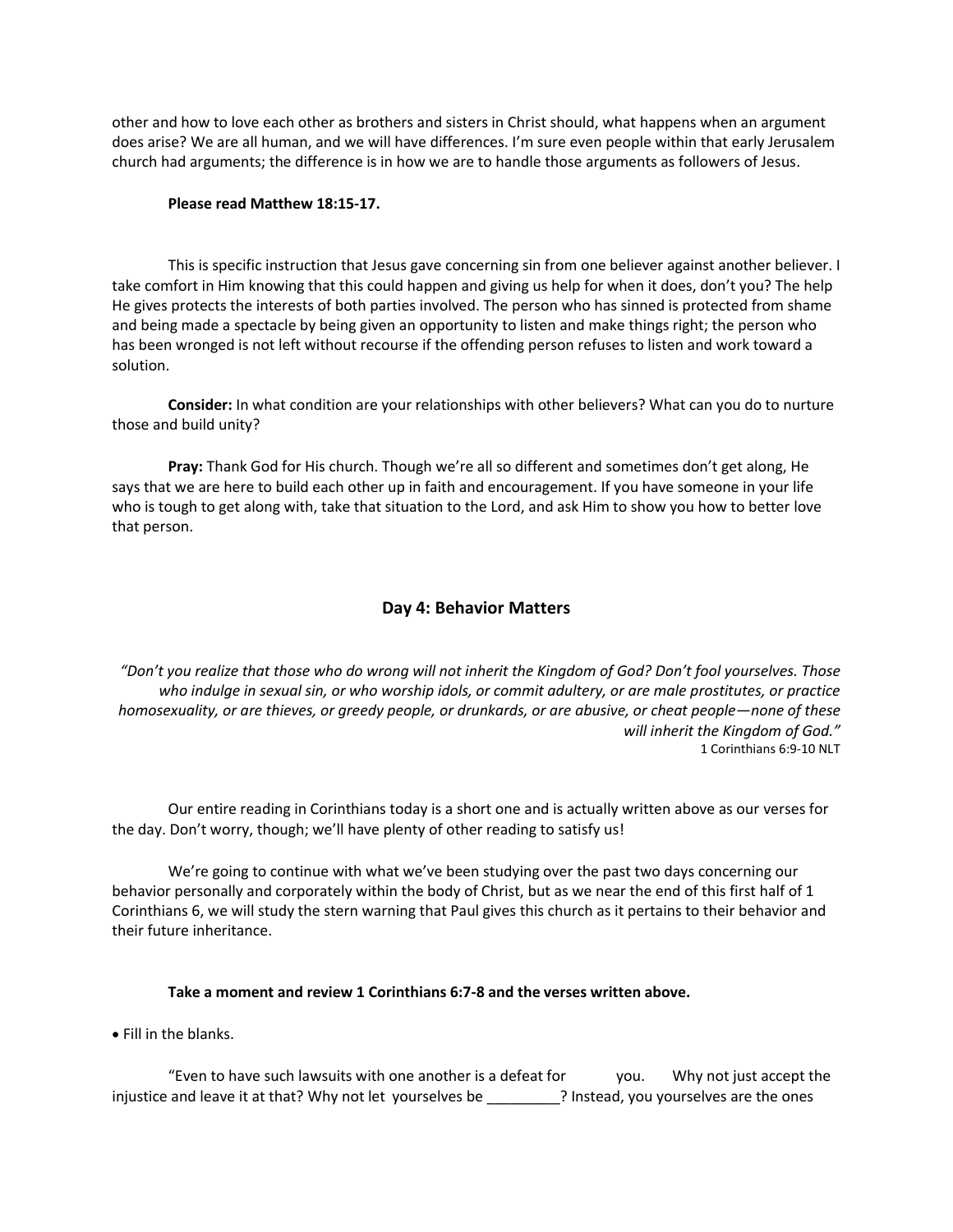who and even your fellow believers. (1 Corinthians 6:7-8)

or are thieves, or greedy people, or drunkards, or are abusive, or \_\_\_\_\_\_\_ people-\_\_\_\_\_\_\_ of these will inherit the Kingdom of God." (1 Corinthians 6:10 NLT)

Not only is Paul pointing out that the Corinthians have entrusted judgment of their arguments to these "who do wrong," but he is issuing the church a stern warning about their own similar behavior. This church, though founded under solid fundamentals and good teaching, had strayed off course so much that they were virtually indistinguishable from the unbelieving world around them. They were worldly and proud of it, setting themselves up in opposition to God and His ways.

#### **Please read Romans 1:28-32.**

• Why did God "abandon them to their foolish thinking?"

• What did their lives become full of (v. 29)?

• How do they commit these wicked acts? (Choose one.)

Unknowingly **Innocently** Willingly

We can choose to reject God, and He will allow us to do so, letting us pursue our own wicked desires. This is the way of the unredeemed, of those who will not inherit the Kingdom of God; but it was also the way that the Corinthian church was heading. Though they were saved by the grace of God by faith in His Son, their attitude was one of selfish pride.

In Week 1, we talked about this Corinthian pride in relation to the "foolishness" of the Cross. Pastor Dan has talked about Corinthian pride as a rejection of God's standards; they thought they knew better! According to Romans 1:28-32, this is a dangerous place to be, and so Paul issues the church a warning. God won't hold us captive to a relationship with Him. If we reject God's ways, thinking Him foolish and ourselves wise, we are in danger of getting just what we ask for—abandonment to ourselves. The result is abounding wickedness and unrighteousness and being excluded from inheriting the Kingdom of heaven.

Now, I'm not saying that the Corinthians were in danger of losing their salvation. I don't think Paul is necessarily saying that here, but his warning carries weight, making the case that this church—at the very least—was aligning itself with the wrong side. This is a place we should never go, but it's also a place that each one of us *can* go if we're not on our guard. The world around us is alluring, and we've already studied that our flesh is at war with the Spirit. Holiness is not easy! So we must remain humble in spirit and cling to God's righteousness*.*

**Please read Romans 12:9-21.**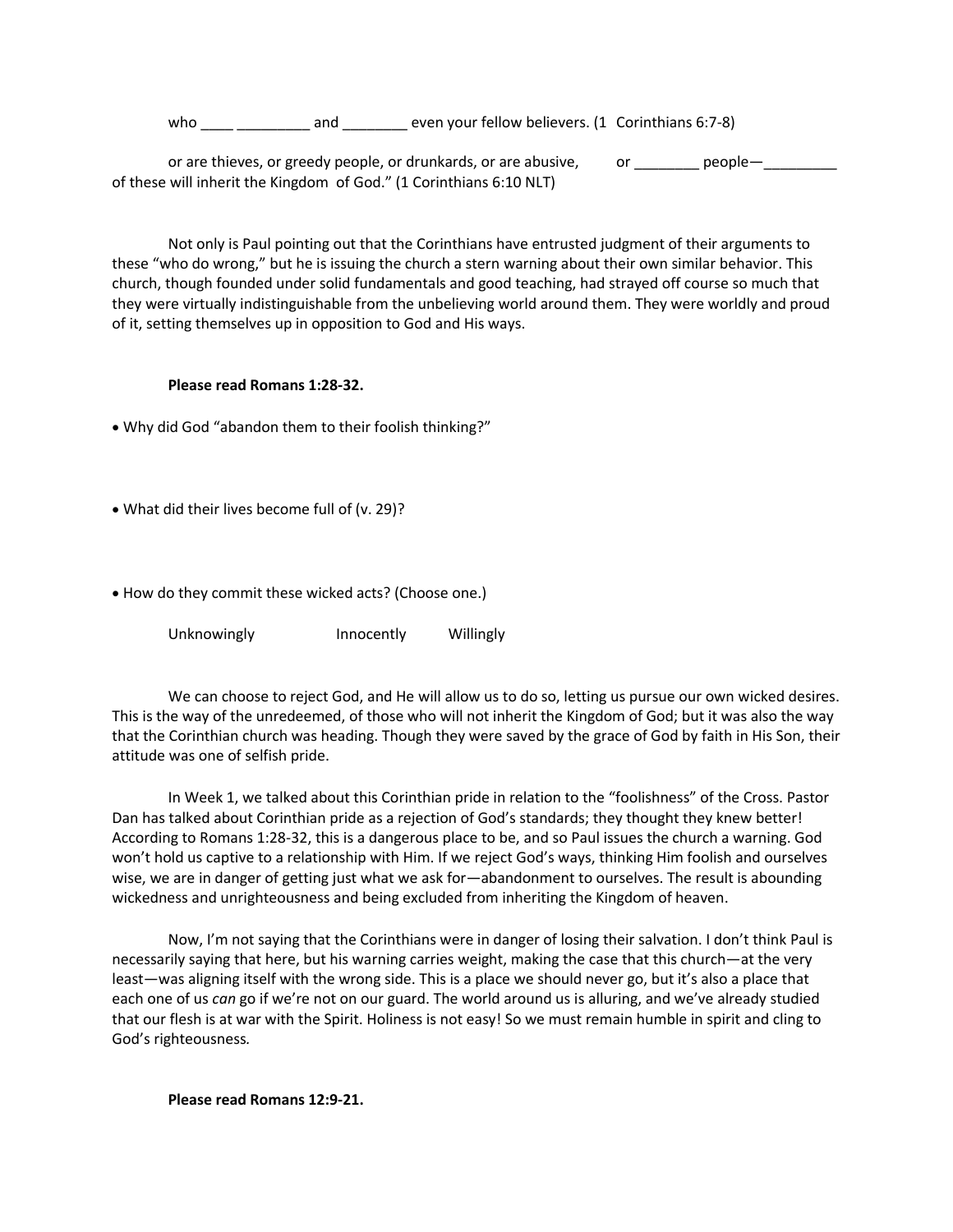This, according to Paul, is what a true Christian looks like. These are examples of the outward manifestations of the fruit of God's Spirit within us. We read Galatians 5:22-23 on Day 5 of Week 2 and briefly talked about living in the power of the Holy Spirit as it pertained to gentleness. So let me be clear and say that no amount of human effort or striving can produce what Paul lists as characteristics of real Christ followers in this passage in Romans; we need Christ's Spirit within us to empower us to act this way! However, when we do have Christ's Spirit and access to His power, we make every effort to live according to His ways. These are real, actionable, and practical ways to live a life that bears the marks of Christ. This is a life that shines as light in darkness; this is how Paul was expecting to see the fledgling Corinthian church grow; and this is what each of us should be aiming for.

**Consider**: Read Romans 12:9-31 again, and be encouraged. When your heart is smitten with your God, and you have surrendered to His authority, He will work out your salvation in tangible ways.

**Pray**: Ask God to produce more evidence of His fruit in you. Thank Him that you don't have to do it on your own strength.

# **Day 5: Justified in the Name of Jesus**

*"Some of you were once like that. But you were cleansed; you were made holy; you were made right with God by calling on the name of the Lord Jesus Christ and by the Spirit of our God."* 1 Corinthians 6:11 NLT

Let me start by saying that we have a fair bit of page turning to do today, but it's well worth the effort. We're going to pick up with some of what we studied on Day 1 concerning God's Final Judgment. I am so excited for us to see what God will show us.

I love that Paul does not end this section of 1 Corinthians 6 on a note of shame. How like God, when He convicts us, to then pick us up and remind us of our righteousness and beloved standing in Christ. The same is true here in this last verse.

#### **Read 1 Corinthians 6:11 above and review the list of what some of the Corinthians (and we) once were from our verses yesterday.**

• Can you list any other characteristics that would describe what you once were?

We're not sticking around and considering our "once were" status for too long today. I want to concentrate on what God says we are and how that relates to His final plans for us.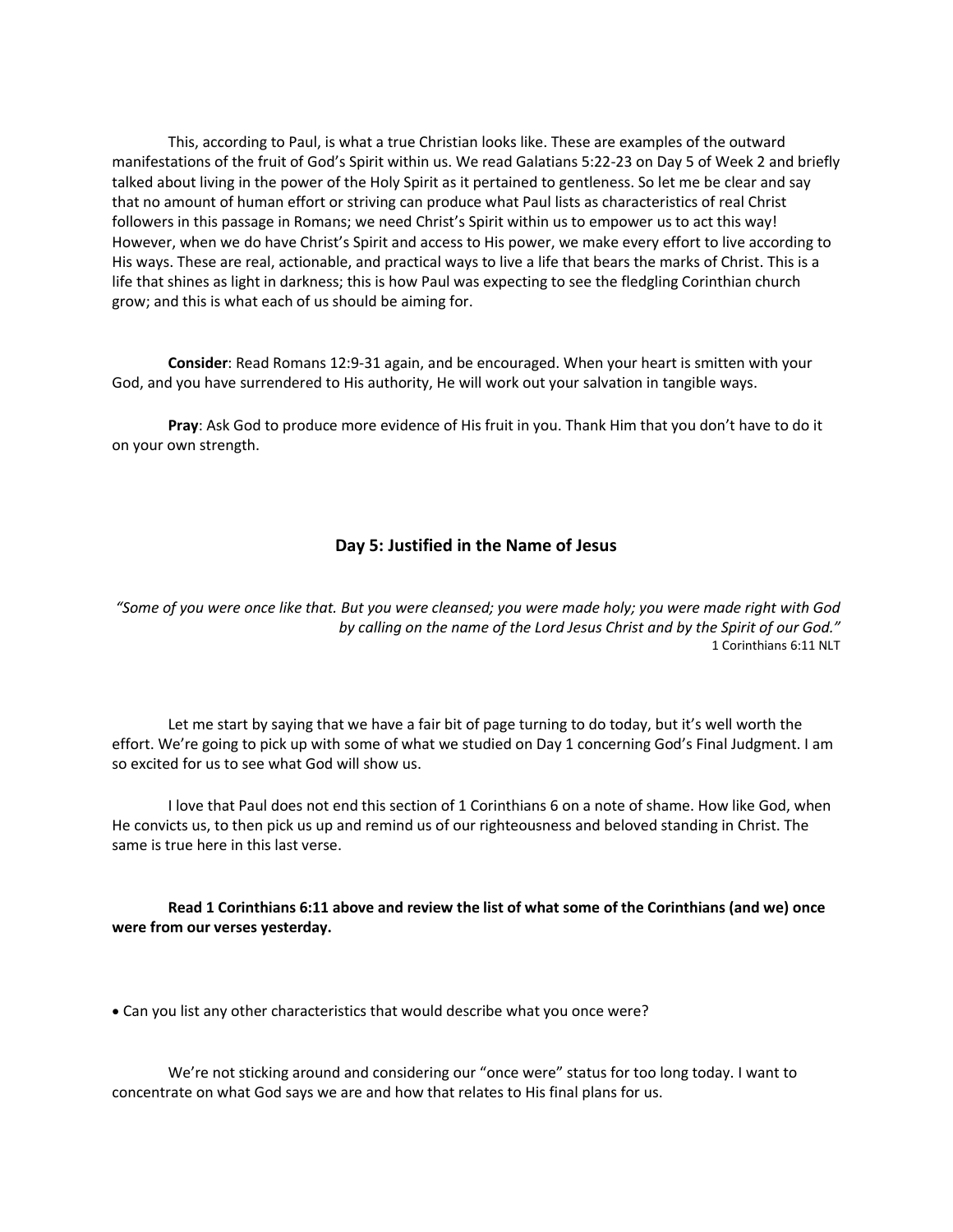**Please read Romans 8:30-39.** This is a pretty famous passage of scripture, and I know that there is more than one group at our church currently studying Romans. Please don't let familiarity dull what you read here. This is who we are in Christ, and we'll find that it has great implications for our future inheritance.

- According to verse 30, God has done four amazing things for those of us who belong to Him. List them.
- Because God has done this *for* us, who can accuse and condemn us?
- What could be interpreted as threats to the love we have from Christ?
- How does Paul describe us in regard to these "threats" (v. 37)?

Nothing on earth or in the heavenly realms can separate us from God's love in Christ. Absolutely nothing. And furthermore, concerning anything that would set itself up to look like a threat to our standing as beloved by Jesus, God says that we have "overwhelming victory through Christ." The ESV translates this as "...in all these things we are more than conquerors…."

**Now please look up the following verses in Revelation, and write down what Jesus says He will give to the one who is "victorious" (NLT, NIV), who "conquers" (ESV), or who "overcometh" (KJV).**

 $2:7-$ 2:11–  $2:17-$ 2:26– 3:5– 3:12– 3:21–

Seven is typically understood to be the number of completeness in scripture. Hence, the letters to the seven churches can likely be understood to address the entire church of Christ. Each letter addresses a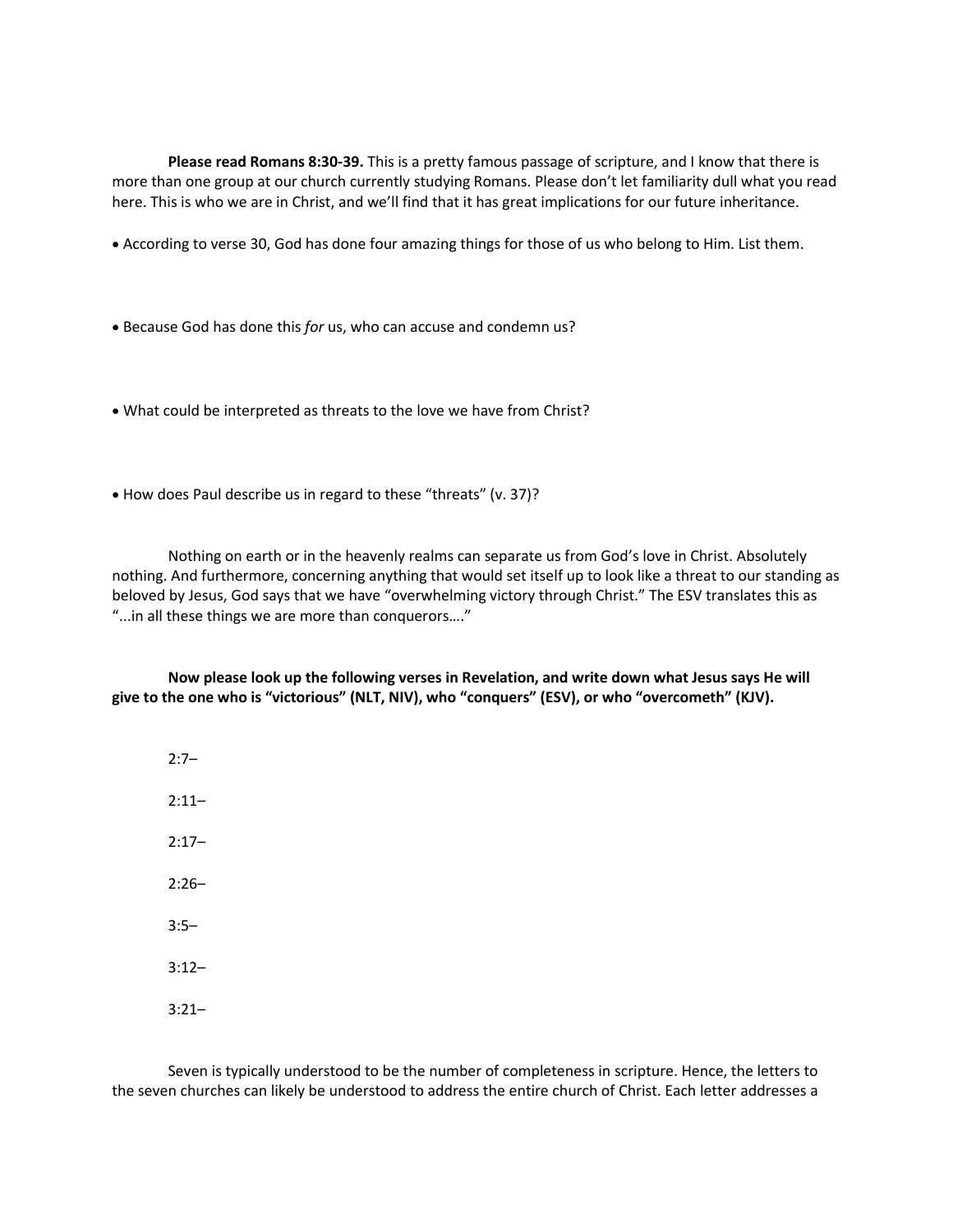church facing certain trials or threats. Some are commended; some are commended and rebuked; one is just rebuked and told to repent. But what is common to each is the promise of eternal reward if that church proves victorious over its trials.

I want to hone in on the promise in 3:21 for the remainder of our time today. The promise here is that of a seat with Christ on His throne, and it mirrors what we read in 1 Corinthians 6:2-3 on Day 1. Paul reminded the Corinthian church of who they were in Christ and what their future role with Him would be. They would judge the world and angels when Christ returned for the Day of Final Judgment.

In Revelation 3:21, look at the characteristics of the church to whom Jesus speaks. They were spiritually blind and naked, lukewarm in their feelings toward Him, and very self-satisfied. They had no need for Him! He tells them to repent and to purify themselves in Him. And to those who overcome and do as He commands, He promises a seat with Him on His throne.

#### **Now please read**:

Daniel 7:7 again Luke 22:30 Revelation 4:2-4

Revelation 20:4

What do we see in each of these verses? We see God presiding over Judgment. We see that the Kingdom and authority belong to Christ; we see Him designate His twelve (Judas having later been replaced) as judges over the twelve tribes of Israel. And we see 24 thrones set up around God's throne, those elders seated on them having the authority to judge.

Now consider what was promised to the church in Revelation 3:21 and what Paul tells us our future responsibility will be in 1 Corinthians 6:2-3. Friends, from these verses—and most interpreters agree—we have a tiny glimpse of what awaits us at Judgment! The fate and future role of those who belong to Christ is not just being spared from the second death; it is also one of position, honor, and authority with Him.

One interesting thing I found in my study of this is that the crowns worn by those who sit on these thrones are not *diadems,* which are those worn by kings. Rather, the Greek used for these crowns is *stephanos,* which, according to HELPS Word Studies are "properly, a wreath (garland), awarded to a victor in the ancient athletic games (like the Greek Olympics); the crown of victory (versus 1238 /diádēma, "a royal crown")." These crowns are distinctly different from those worn by royalty and represent one who wins or overcomes. These are the crowns Christ's church will be awarded based on what we do here on earth. These 24 elders represent the church—us—in all its honor and splendor, reigning and judging the world with Christ.

So what do we take from this (other than some amazement)? We take our cue from it. We take this to heart as a sure-fire promise from the King of kings. Our future is a beautiful one, full of dignity, strength, and authority, and as we hold that promise dearly close, down in the depths of our hearts, we let it dictate our behavior as we live life now. The Corinthian church let the standards of the world set the pace for their lives; they lived more like who they were before Christ than who they were and would be in Him. Let's learn